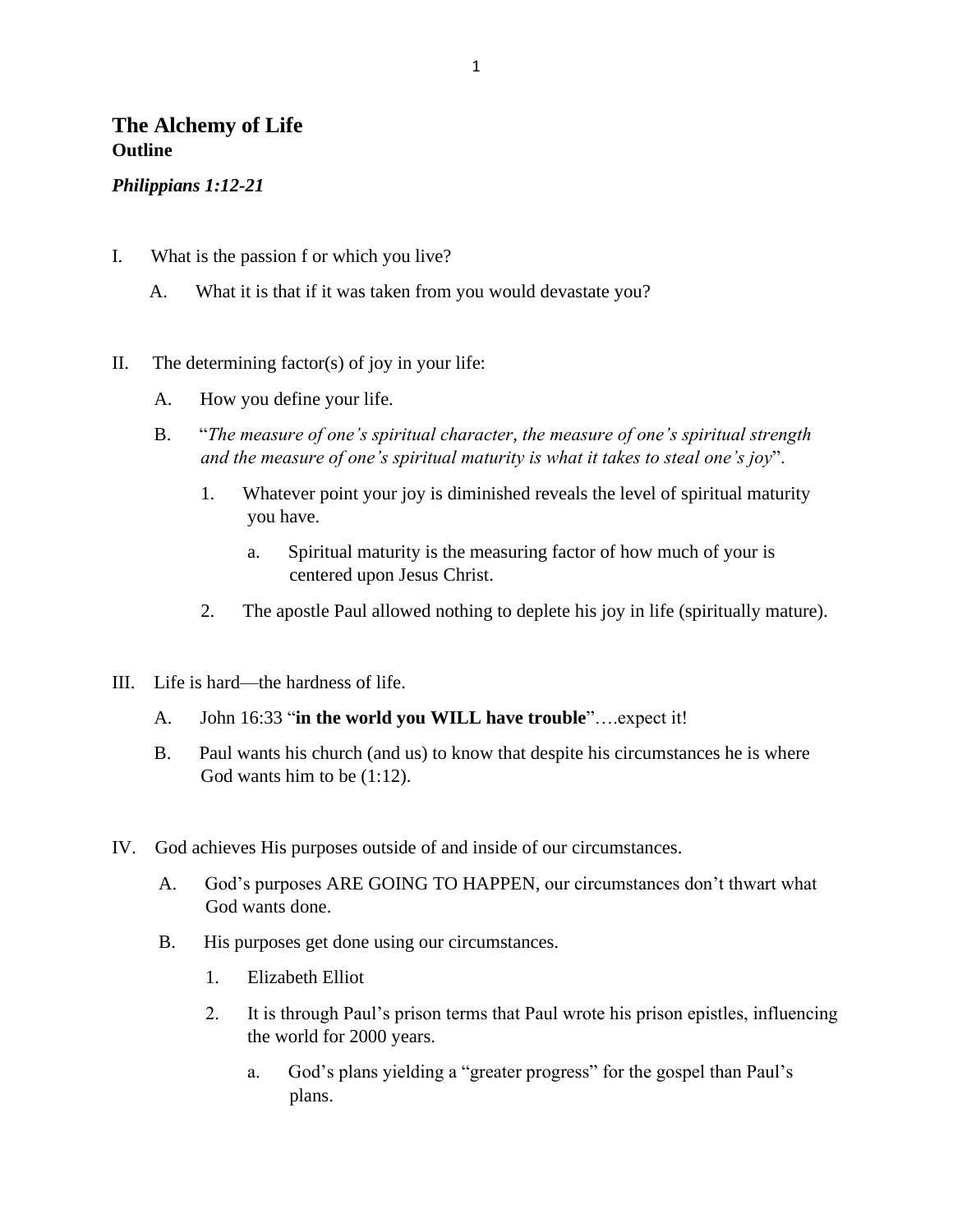- 3. Mathew Henry—*Paul is claiming that God is the only ALCHEMIST*: an alchemist sought to change lead into gold.
	- a. God changes our circumstances (lead) into His greater purposes.
	- b. John Bunyan of *Pilgrim's Progress* and Joseph of the Old Testament.
- V. The progress of the gospel of Jesus Christ.
	- A. Outside the church (1:12-13)
		- 1. Paul bound in chains to praetorian guards 24/7.
			- a. Which one was the prisoner?

# **HUMAN CIRCUMSTANCES LAY IN THE HANDS OF GOD AND HE USES THEM TO ADVANCE HIS AGENDA**

- b. The house of Caesar heard the gospel through Paul's imprisonment.
- B. Inside the church (1:14).
	- 1. Paul's example gave encouragement and courage for others to share the gospel.
	- 2. The gospel progresses even through insincere, flawed preachers (1:15-17).
- C. The passion of Paul.
	- 1. The proclamation of the gospel (1:18).

# **WHETHER THE HARD THINGS THAT YOU GO THROUGH IN LIFE REFINES YOU FROM LEAD TO GOLD DEPENDS ON YOUR DEFINITION OF LIFE.**

- 2. The definition of Paul's life (1:21).
	- a. To live in and for Jesus Christ.
	- b. Jesus Christ is the one thing that cannot be taken away form you.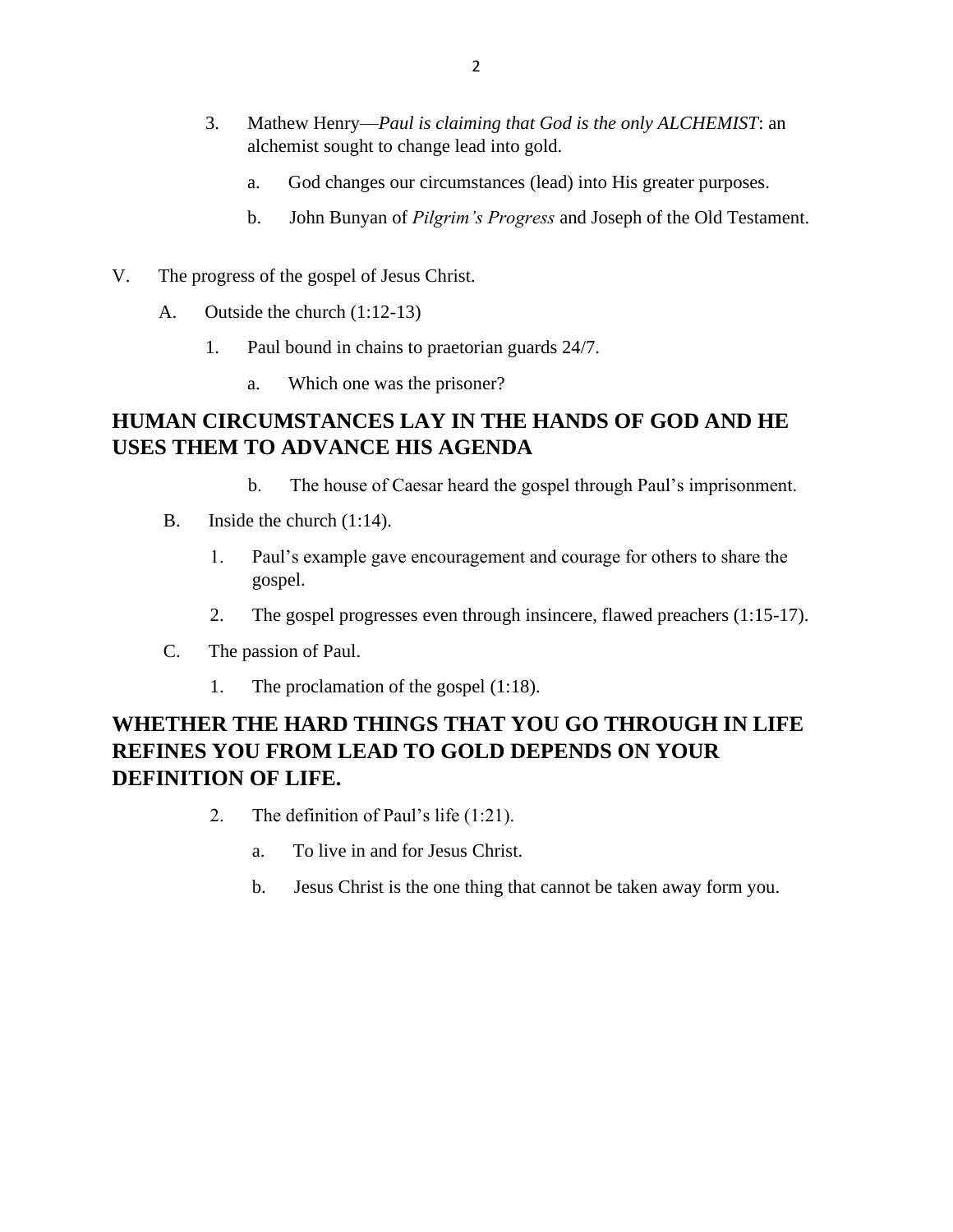## **The Alchemy of Life**

**Sermon Notes** *Philippians 1:12-21*

*The below is the actual "working manuscript" of the sermon that was presented. It was written and designed for the spoken word rather than a polished written manuscript.* 

*What is the passion for which you live?...* what drives you?... what is it that makes you get out of bed each day and strive on… that's assuming you are getting out of bed each day!... what is it that dominates your thinking?... what dominates your reading…. That's assuming you read!

What makes your life tick?...where is it that you *want* to spend your money?... what passion do you carry in your heart?...What is the most important thing in your life?...can you answer the question…**WHAT AM I LIVING FOR?...**

If you're having difficulty identifying that…think of it in the negative… *what is it… that if you lost it… it was taken from you… would devastate you… would make living not worth it any longer?...What is it that would steel your joy?...*

This morning*…*Our passage in Philippians presses us to think about all that…

Last week we began looking at this wonderful short book of Philippians… simply a letter that the apostle Paul wrote to the church that he founded in Philippi… and I said that Philippians is the most joyful book in the Bible…

We began differentiating between happiness and joy… **Happiness is an attitude of satisfaction or delight based upon some present circumstance**… and when your circumstances change… so does your level of happiness…. Joy on the other hand is something that is not fleeting… is not dependent upon circumstances…. The things that go on in your life…

In the most general terms.... **Joy is a deep down confidence that all is well**... no matter what is going on in your life… no matter the tragedy… no matter the difficulties… no matter the problem… if you are filled with joy… true joy… it is immovable.

Joy is intrinsically related to and dependent upon God…Joy is a gift from Him… it is as Galatians 5 tells us a fruit of the Holy Spirit… it is the result of being IN CHRIST… and Jesus Christ is immovable!... this morning we are going to continue on in discovering what true joy is all about…

The deeper we travel into the pages of Philippians… the greater our understanding of joy should be…. For the apostle Paul demonstrates…illustrates… and embodies the greatest example of a life of joy found anywhere else in the pages of scripture…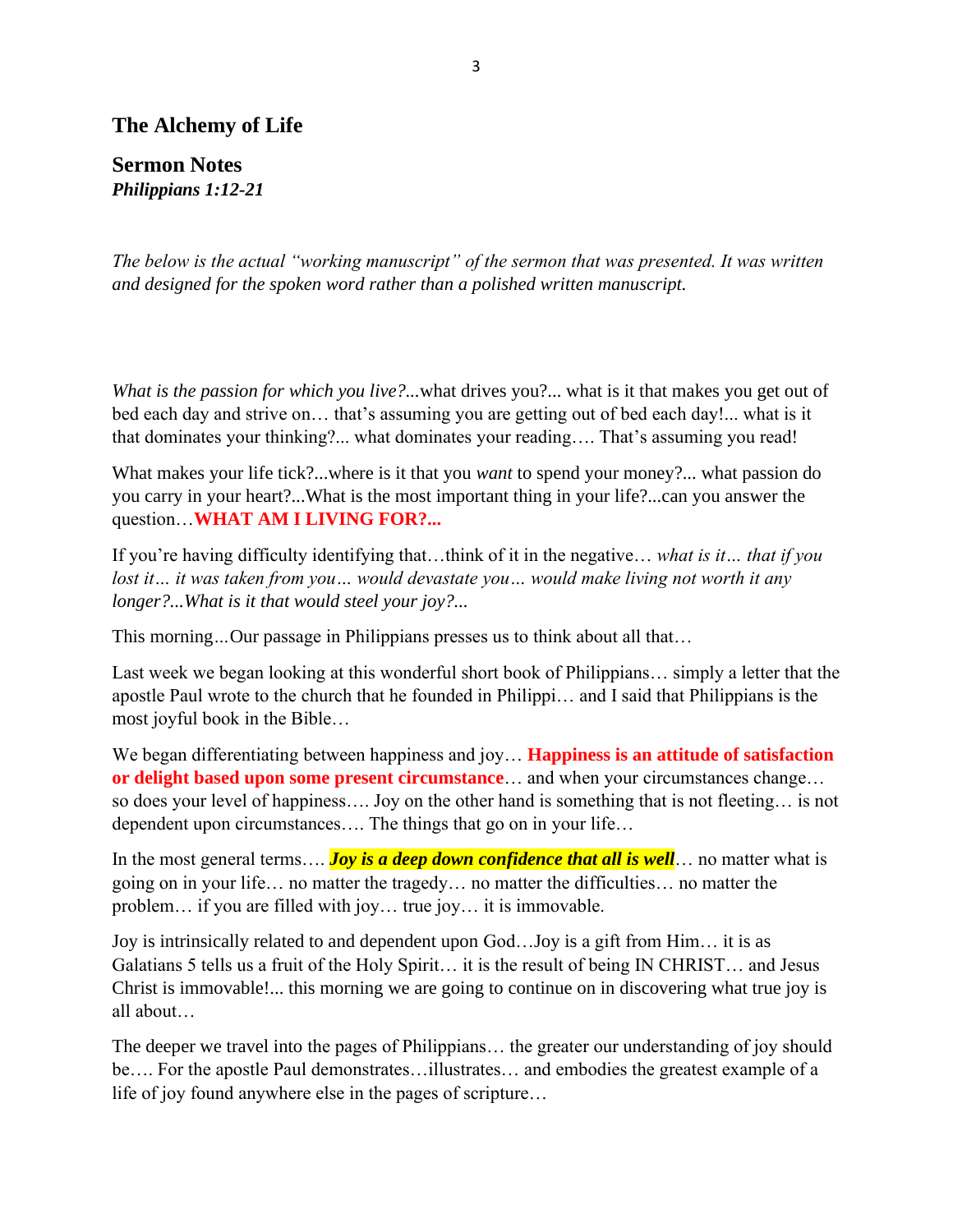In this passage this morning… Paul emphasizes to us that Joy has nothing to do with the circumstances in your life… it is NOT whether things are going well or going very bad for you… IT IS THE WAY IN WHICH YOU DEFINE YOUR LIFE THAT WILL DETERMINE WHETHER YOU WILL STAND OR FALL IN THIS WORLD... And WHETHER OR NOT YOU WILL REALIZE AND LIVE WITH THE DIVINE JOY THAT IS WITHIN YOU.....

That is why I began this morning questioning your definition of life…

What is your definition of life?.... what is it that you are living for?...I'm afraid that most people don't stop to really ask themselves these questions…I think most wake up in the morning and get through the day… but how you answer that will reveal the level of true joy you have…

Listen to this carefully…it's a quote from one of my commentaries that has had me thinking all week… "*The measure of one's spiritual character… the measure of one's spiritual strength… and the measure of one's spiritual maturity… is what it takes to steal one's joy".*

In other words… whatever point your joy is diminished to bitterness…. Negativity…a critical spirit... whatever that point is... when a sullenness begins to creep into your life and joy gets pushed out…*that* reveals the level of spiritual maturity you have… or don't have…

## **[spiritual maturity is the measuring factor of how much of your life have you centered upon Jesus Christ]**

When one first becomes a Christian... it isn't unusual for them to get a bit side railed in their faith when tough things start to happen in their life…a little discouraged… a lack of joy… because they have just begin to center their lives on Christ…..

But someone who has been a Christian for years…it should not be so

It is amazing to look at the life of Paul and NEVER see anywhere in scripture… that what happens in his life.... As we will see.... (Much more has happened to the apostle Paul that most of us in this room combined)…nothing that happens in his life depletes his joy... nothing!

so let's learn from the apostle shall we?...let's begin with this:

## **1. Life is hard**

Or perhaps a better way to say it is…. *There is a hardness to life*…we all can relate to life being hard... but what I mean by a hardness in life is.....underneath all of life is a harshness...

I know that each one of you knows someone that just seems to glide through life without incident…. Everything just clicks for them… and we start to think that life really can be like that… *my life is not like that…I'm sad.*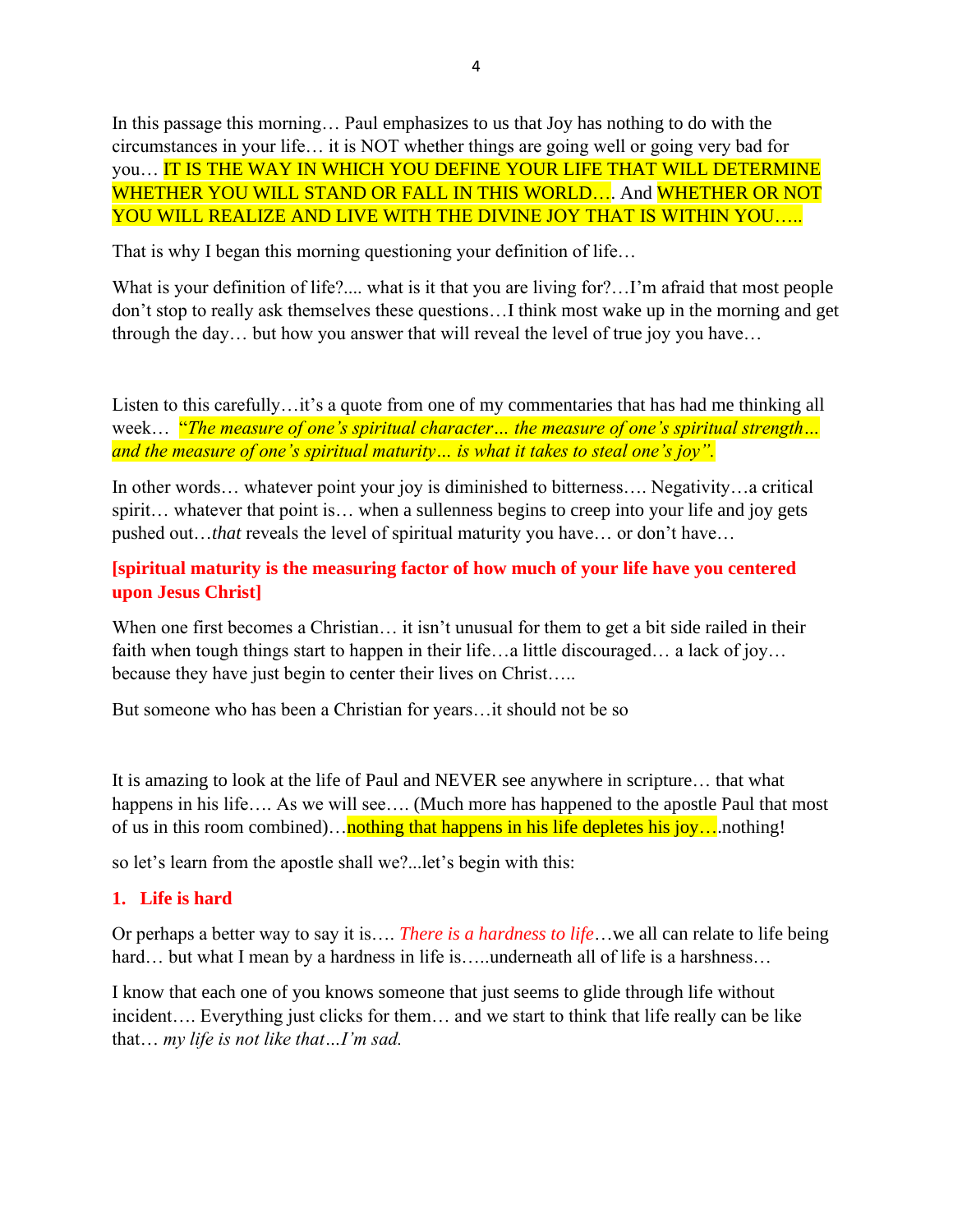It's like a Facebook page… the family picture where everyone looks perfect… all in their coordinated matching clothes with huge smiles on their faces posing for the family picture on a beach with the blue sparking ocean in the background…

What the picture says is "*Life for us is perfect*"… and what we say is "*How come our family doesn't look like that*?"… for most of us life is *difficul*t…we don't have matching clothes!.. I don't even have matching socks!

Bad things happen to us…. Some of it…most of it… we caused… but much of it simply comes at us!...even good things are difficult…

Jesus Himself told us in John 16:33… **in the world…you WILL have trouble….expect it!..**  What does Job say?… **but man is born to trouble… as sparks fly upward…**

Verse 12 of Philippians 1.. says **Now I want you to know brethren, that my circumstances …**  don't go any further!...*I want you to know*… do you see the concern?... Paul is writing this letter to his friends who have become very…very concerned about what?... his *circumstances…*.

Paul knows this… He knows that they are starting to get discouraged…. They are starting to worry…it's because they've heard of Paul's circumstances….so Paul writes this letter to tell them… *You don't have to get discouraged…. You don't have to worry…*

What is it in Paul's circumstances that is causing this concern...this discouragement?... Philippians doesn't tell us much about Paul's situation… we have to go to Luke's book of Acts to find out what's going on…

Paul always wanted to go to Rome…he wanted to take the gospel of Jesus Christ to the center of Europe…center of the empire… That was his great desire… At the end of the Book of Romans Paul writes… **I want to come to Rome and set up a base** *so that I can go* **from you to Spain…**  These were his plans!... I'm sure he spent many nights with his notebook charting out… writing his plans… getting more and more excited….

To go to the very center of paganism… the very center of the worldly empire…. *To share the gospel…* earlier in Romans… Paul wrote to the Romans…(1:10) **I hope to have a** *prosperous* **journey to come to you…**

The journey happens… less the prosperity… you can read all about it in Acts chapters 21-28… it starts out in the temple in Jerusalem…immediately Paul and another is attacked by a mob accusing him of breaking the Jewish laws… and teaching about this man Jesus…

They would have lynched him on the spot… but some soldiers and their commander saved him... and to protect him... they throw him into prison.... Not because of anything he did wrong… but to save him from the mob.

Chapter 22… Paul is in prison in Caesarea where the Roman garrison was stationed…… nobody knew what to do with him… he ends up staying in that prison for two years**!... have your plans ever been put on hold**?...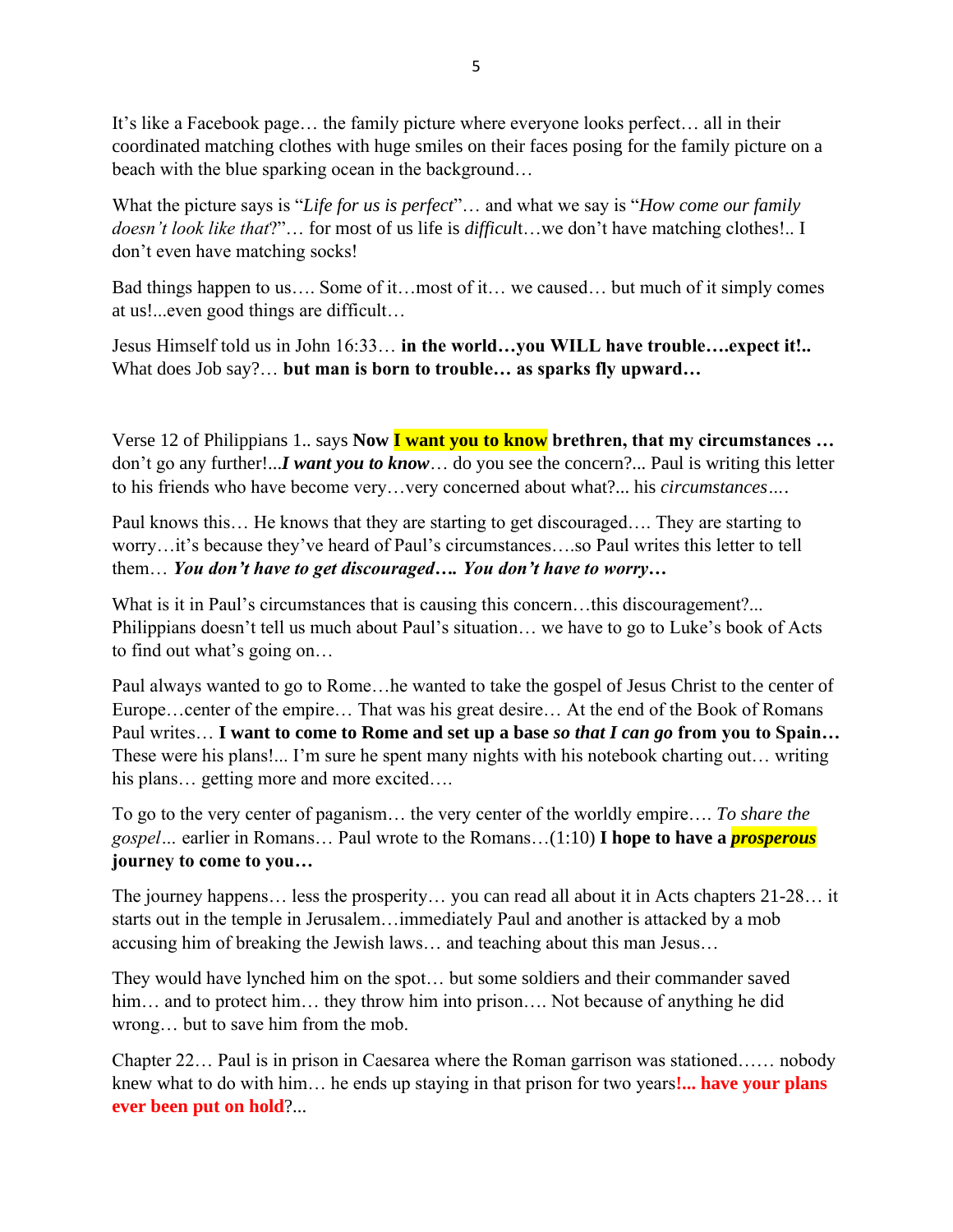While he was in prison there was a plot by some to take his life... he was daily insulted and shamed… the government wanted to get rid of him finally… so they put him on a ship…where do they send him?... Rome!

Eventually…. He boards a boat… a ship… and what happens… he gets shipwrecked.. he had to swim for his life… he gets to Rome… but he gets thrown into prison… FOR ANOTHER TWO YEARS!

That's a total of four years in prison…back to back!... this was NOT the plan!... I think I would be saying something like… *hey God!... I'm trying to do YOUR work!... help me out a little will you?...*He's at the height of his career!... think of all the good things he could have been doing!

I think… in many ways it's harder for Christians to struggle with the hardness of life than for the non-Christian... if you don't believe in God... especially a loving caring God... you can just say… *well… that's life… that's just the way it is…that's how the molecules tumble…* But if you believe in an all-powerful all loving God as we do…

And you go through the stuff Paul is going through…wouldn't you be wondering… *why does God allow all this stuff to happen?... especially when what happens seems to derail His work!!*...

Like Paul… you give up your career… you give up money… family… normal comforts of life to follow Jesus….plant churches… and then get thrown in prison for four years…. "*God! What are you doing!"* that's the hardness of life….…. BUT…

**2. God achieves His purposes outside of and inside of our circumstances.**

Circumstances are important…. *Just not for our joy*… they are important because it is through our circumstances that God achieves His purposes….

In other words… God's purposes… ARE GOING TO HAPPEN… our circumstances don't thwart what God wants done… in fact… He often gets it done using our circumstances…

Many of you know the story of Jim and Elizabeth Elliot…back in 1956… Jim and four other missionaries were killed by the very tribe they were sharing the gospel with… the Auca Indians in Ecuador…

*What were you thinking God?*… if you know the story…. years later…Jim's wife… Elizabeth Eliot goes back to the very tribe that killed her husband and the others… and worked with the Aucas and eventually shared the gospel to them…. But this is what Elizabeth wrote in one of her books:

*Christians will very often find…just what the Philippians found… Not only does God allow evil in general, but sometimes it seems like God allows evil and injustice to happen to the most strategic thing that God, you'd think…wouldn't possibly want to happen….* 

When you realize your circumstances are God ordained and He uses them to further His purposes… it helps you to accept and even embrace what's happening to you…..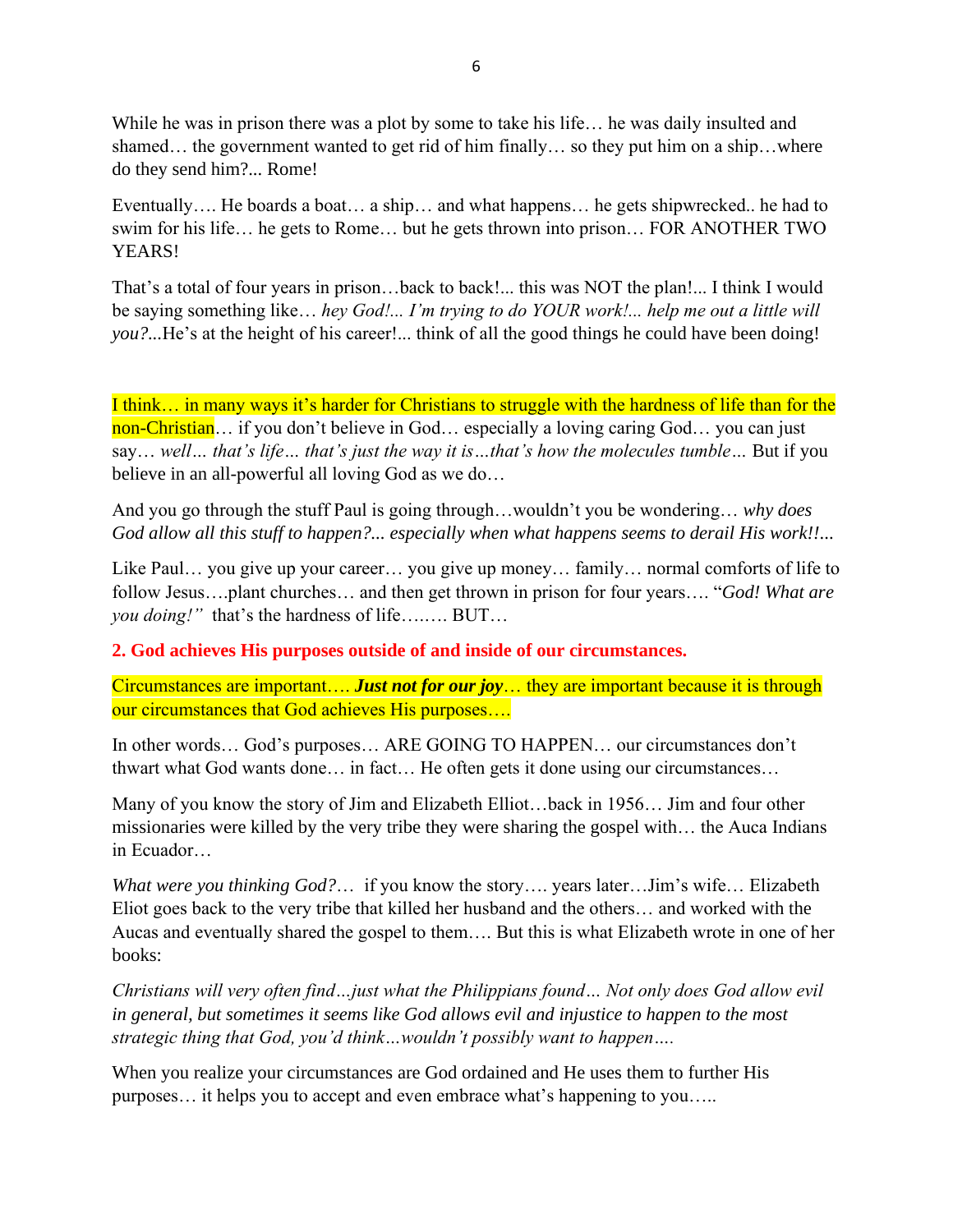Well... It was during these two years in prison that Paul wrote what we call the Prison Epistles... the letter to the Philippians is one of these…Now…. Would you say that these writings may have influence the entire world for the last two thousand years?

It had been at least four years since the church at Philippi had heard from Paul… can you see why they might be getting a little discouraged?... Paul loved that church immensely and they loved him… they wondered what's going on…. *Is Paul ok?... is the gospel ok?...are we on a sinking ship?*

To find out… The church sends a man by the name of Epaphroditus… a member of their congregation… to Rome to find Paul and learn two things….. 1. *What is your condition*…and 2. *what is the condition of the gospel*?

They sent with Epaphroditus some money to help support Paul… and just plain encouragement… but they wanted…needed a report on things… they wanted word back from Paul himself…..

So Philippians is a response to that… Paul writes Philippians to answer those two main concerns the church had…the letter *Philippians* is carried back to the church at Philippi.

So Paul writes:

**Now I want you to know brethren, that my circumstances** (all these terrible things that you've probably heard about happening to me)…. **Have turned out for the greater progress of the gospel[!]**

In other words.... In what appears to be a horrible reality... all the stuff that has happened to me… and my imprisonment… *I want you to see all of it has turned out to be very…very…very… good!...* Why is it good?... *because God knows what He's doing… and through my imprisonment… I have been able to advance the gospel in ways I never could have if my plans had trumped His plans!*

In other words... *God had a better plan than my plan!... and His plan yielded a greater <i>progress of the gospel.*

That word *progress* is a stronger word in the Greek… it means more than just to *move along*…it's the idea of *moving along in spite of obstacles*, danger or distractions… it is…. Moving despite resistance.. progress against opposition… progress against anything that would hinder the advance… So Paul is saying…. The gospel is advancing against all obstacles..... my *circumstances!*

My oldest set of commentaries… written back in the late 1600's… Matthew Henry's commentary on Philippians… on verse 12…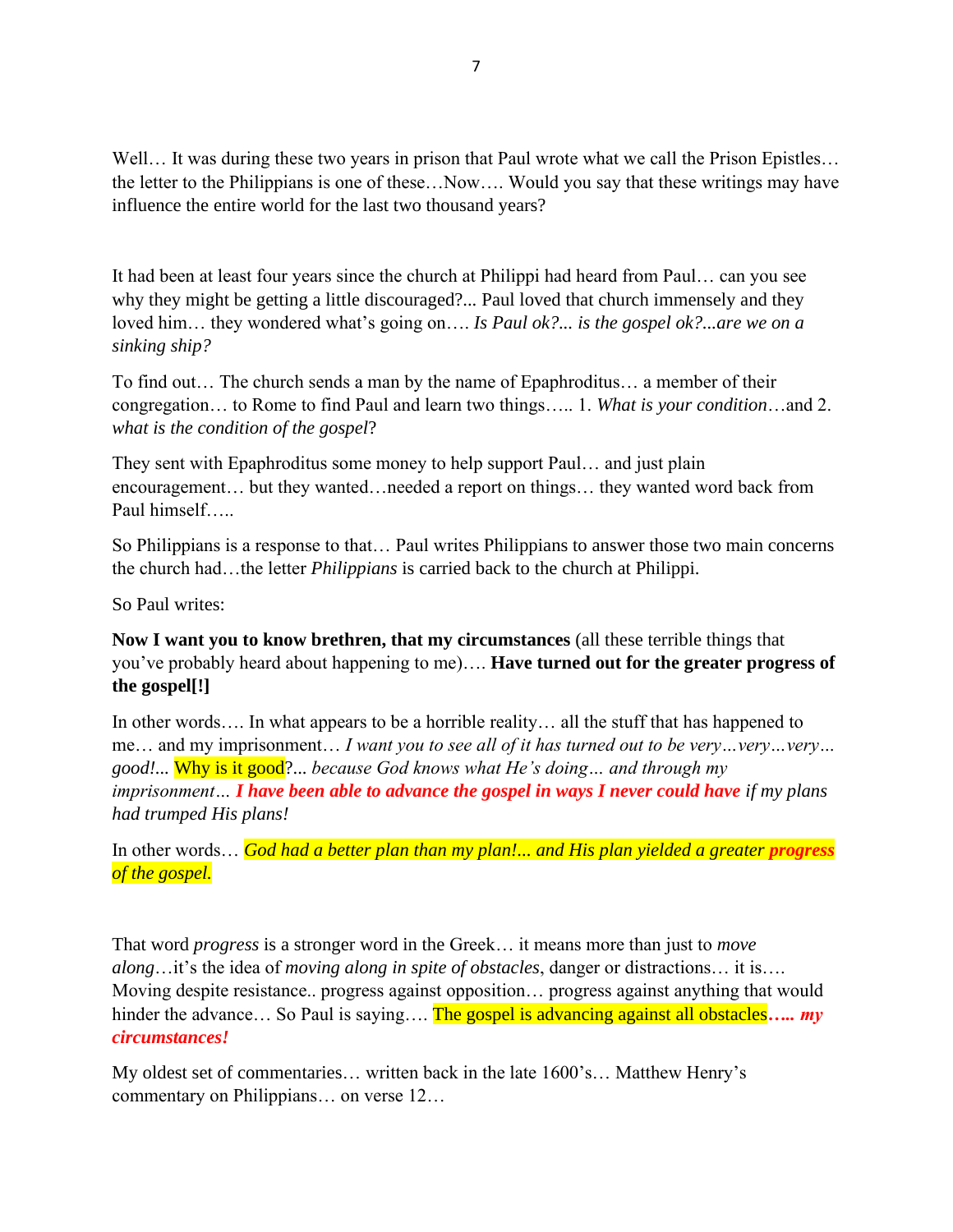When Paul says **my circumstances have turned out for the greater progress of the gospel…**  Henry says: *Paul is claiming that God is the only ALCHEMIST…* Back in the Middle Ages an Alchemists believed that lead could be "perfected" into gold, *they attempted to change of some essential element into a superior form*.]

So the alchemist set out to find a process of turning lead into gold…. And never found one!.... but Henry is saying that Paul is saying here… that God does that ALL THE TIME!... with the circumstances of your life!....

He takes the lead in your life and turns it to gold…..

A great example of this is the story of John Bunyan… the author of *Pilgrim's Progress…* written the same time as Matthew Henry wrote his commentaries… late 1600's… Before he wrote *Pilgrim's Progress*… John Bunyan was a great… well known preacher…

His preaching was so powerful that it landed him in the Bedford jail to shut him up…but he preached sermons at the top of his voice which carried over the walls…. Crowds of people would gather outside the jail to hear him preach… they finally silenced him….

The put him deep down inside the jail… in a basement cell where NOBODY would hear him preach…HIS LIFE OVER?.... HIS MINISTRY SHOT?.... you know what that did?... it gave him the opportunity to write Pilgrim's Progress… they thought they silenced a preacher….

Instead… they gave him the time and opportunity to write that which has been preached to millions and millions of people... generation after generation!... still being read today!

That's how it is!....God turns lead into gold

kind of reminds you of the story of Joseph doesn't it?

The brothers sell Joseph into slavery to get rid of him… they say something like *finally, that's the last we'll ever see of him!...*Of course… Joseph prayed to God *why are you letting this happen?...* what God did was He turned lead into gold... Joseph eventually becomes the Prime Minister and ends up saving his brothers!.... a tense family reunion many years later and Joseph says to his brothers…..

Genesis 50:20

## **<sup>20</sup> As for you, you meant evil against me, but God meant it for good, to bring it about that many people[\[a\]](https://www.biblegateway.com/passage/?search=Genesis+50%3A20&version=ESV#fen-ESV-1527a) should be kept alive, as they are today.**

That's exactly what happened here with Paul…Paul could look at his captors and say… *You meant it for evil, but God meant it for good… the furtherance of the gospel of Jesus Christ….*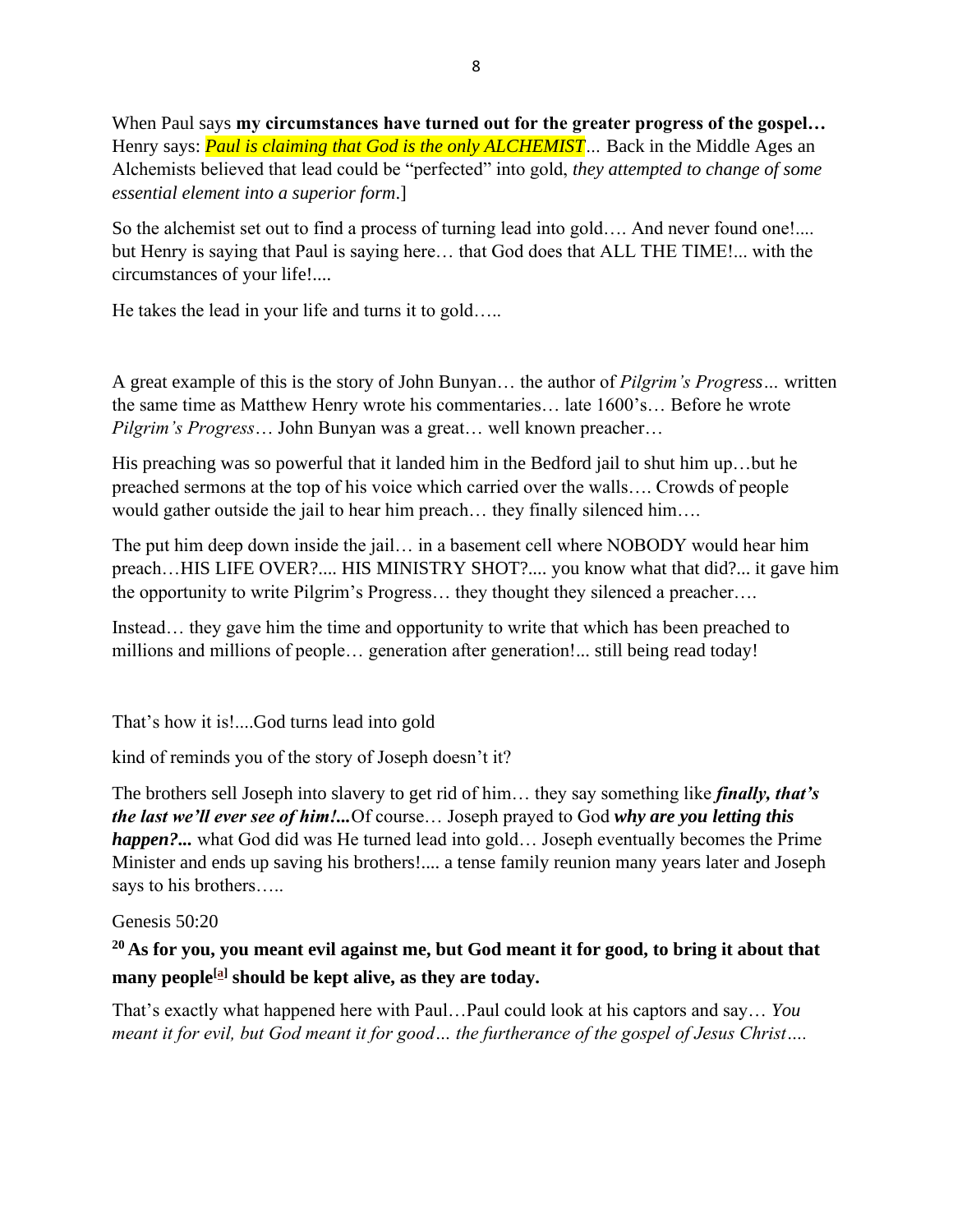**So what specifically happened that was so good?...**what was the *progress* of the gospel?... two things: *1. The advance of the gospel OUTSIDE of the church*….. and *2. the advance of the gospel INSIDE of the church…*

#### **1. Outside of the church**

#### **Read verses 12-13**

Now stay with me here… this is amazing!... *everyone knows Paul is a prisoner… not because he committed a crime… but because he preached Christ!*... in Acts 28 we find out some details about Paul's imprisonment… it really is amazing… Paul was not in a normal prison setting… he actually was in a private residence… he actually paid for it.. paid rent… and people were allowed to come and go… and they did!

He could have visitors… but don't think this was some cushy situation!

Acts 28:20 says Paul was **bound in chains**…specifically… the chain was called a *halusis* which was a short chain… probably about 18 inches long… it would be placed over the wrist of the prisoner… and over the wrist of a soldier…

So that's pretty tight!... just about face to face… Paul was bound to a soldier… 24 hours a day!...there would be four soldiers… they would do six hour shifts… so Paul would have four different soldiers throughout that 24 hour period… Escape was impossible… not to mention privacy!... night and day… attached to a soldier… for two years!

[*Praetorian guard*—these were elite guards… their main job was to guard the governors residence in Jerusalem… they were used to guard the highest ranking military officers tent during military endeavors…]

What was the result of all this?... get this….(13) **The cause of Christ has become well known throughout the entire praetorian guard!**... in other words…. WHO WAS THE PRISONER?... Paul? Or the soldiers!... we think how tough it was for poor Paul to be chained to a soldier… but think about this…. HOW TOUGH IT WOULD HAVE BEEN FOR A SOLDIER TO BE CHAINED TO PAUL!!!!!

Have you ever tried to share the gospel with someone who wanted to get away?... Imagine being chained to Paul for six hours!!!... WHAT AN INCREDIBLE MISSIONARY OPPORTUNITY!...think about a captive audience!....

Paul didn't plan that… GOD DID!

Can you imagine… probably some people… Christians in the infant Roman church praying "*O God… help us SOMEHOW to reach Caesar's household!*"… *Help us reach the elite Praetorian guard… Help us reach these people… there is NO WAY IN!*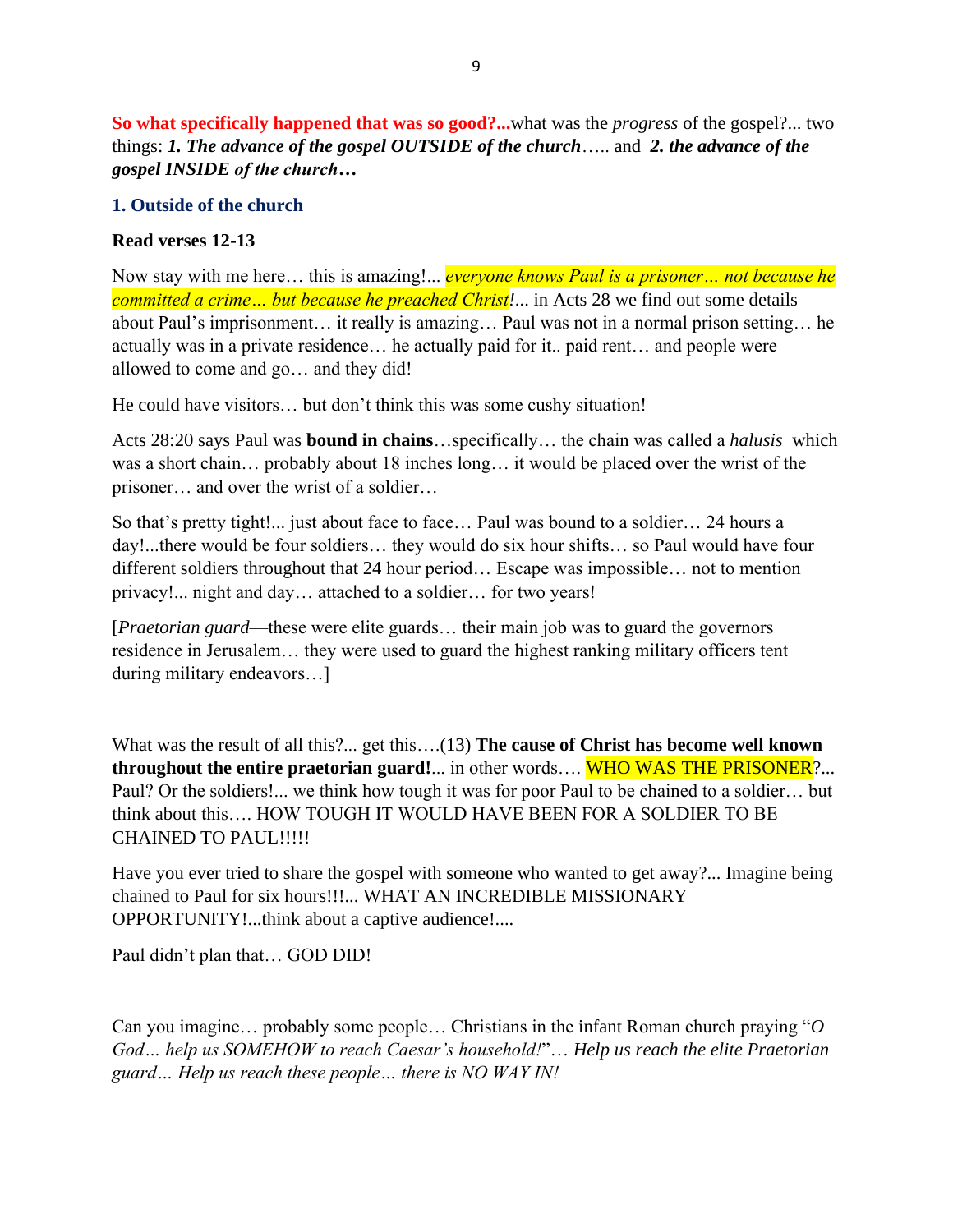*Oh yes there is…* **God!**… in His wonderful wisdom made the whole Praetorian guard captive to Paul at six hour intervals!.... while he evangelized them all!!!!!... what do you suppose Paul talked about day and night?.... an earful to be sure…probably singing like he did with Silas in prison in Acts 16.. and they would see his character… his temperament… the peace that was inside of him….his passion for the gospel… **AND HIS JOY!**

HUMAN CIRCUMSTANCES LAY IN THE HANDS OF GOD AND HE USES THEM TO ADVANCE *HIS* AGENDA….Paul's difficult circumstances advanced the gospel…. And the praetorian guard was being converted!.... *how do I know that*?.... later in chapter 4:22…

Paul closes his letter…it's worth the look…. Back of Philippians… 4:22…I think a little tongue in cheek… **All the saints greet you, especially those in Caesar's household!...** and not just the praetorian guard… Caesar's household!

Don't miss the **everyone else** in chapter 1:13!... what does that mean?... it means **everyone else!**... certainly **everybody else** in the palace… but I think it means **everybody else** in Rome!... his house was open to visitors… and they were coming to him in crowds!...

And what did he do?.... he preached.... He taught... the gospel of Jesus Christ!...and that is how God used Paul to evangelize Rome!... **the gospel was spreading** *outside* **of the church**…. And….

## **2. Inside of the church**

### **Read verse 14**

Apparently many had come to Christ because of Paul's imprisonment… and I would imagine that they were a bit reluctant to go around spreading the gospel themselves in fear of being thrown into prison as well…

But seeing the fruit of Paul's imprisonment!... Seeing some of Caesar's household coming to Christ…Seeing how God protected Paul even though he was chained… seeing how respected Paul was by the soldiers… and the effect he had on them**… has given them courage to share**… to speak the word….

If God could minister through Paul in his condition… his circumstances… God could minister through them as well… and so… Paul's strength became their strength…. What an incredible truth!....

Through one man… seemingly sidelined from ministry… removed of the mission field as far as everyone else is concerned… a plethora of misfortunate experiences saturated his life from the moment he planned his ministry… **and even now**…. There are people trying to derail his ministry even there in prison…

#### **Read verses 15-17…**

Notice they are all proclaiming Christ.... Preaching the gospel.... The gospel is being spread... even through flawed preachers!.... wrong motives....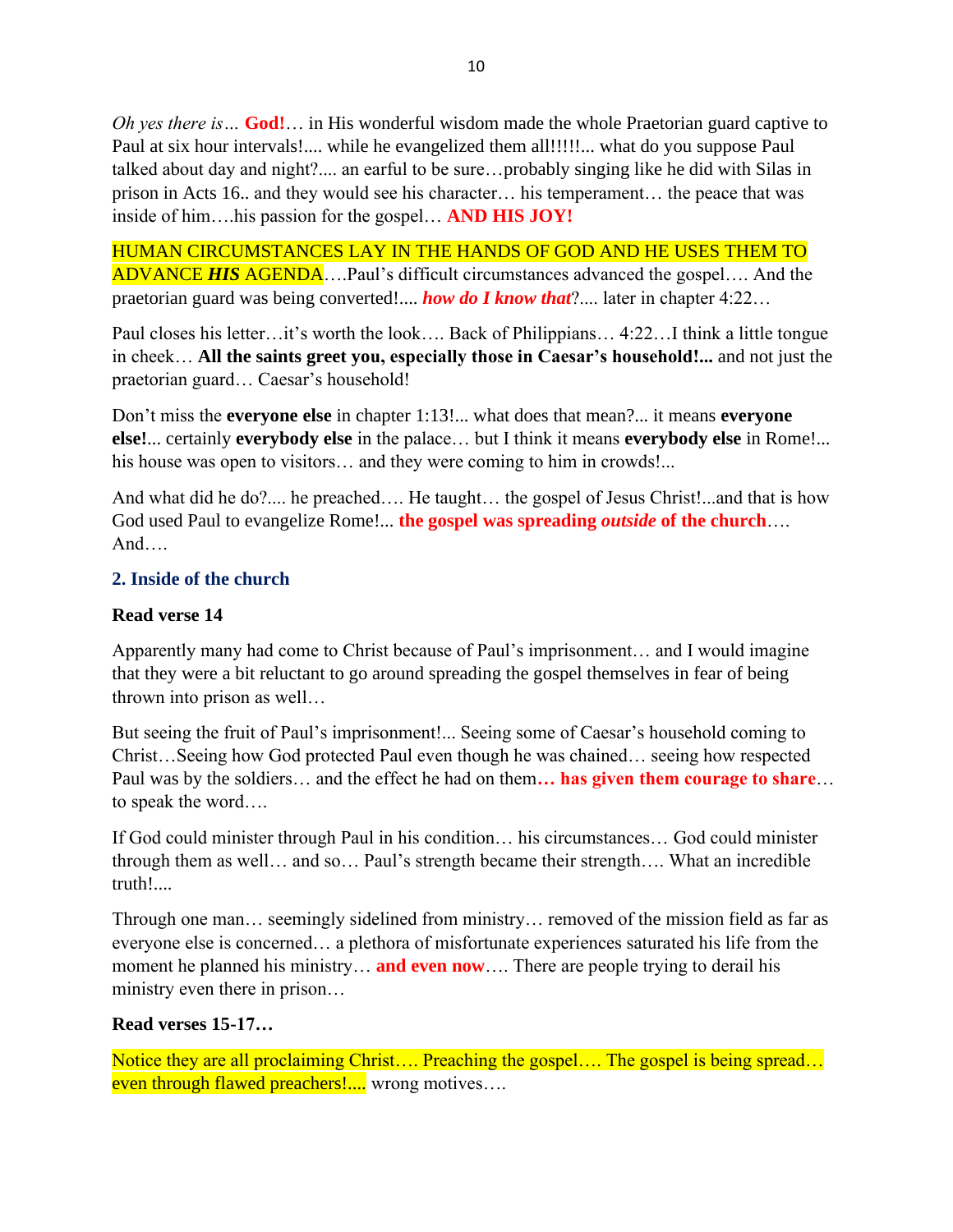It never lets up… **there is a hardness to life**…even in the church!...

### **Read verse 18**

## **Paul's Passion**

This is the secret!!!...mark that verse…verse 18 underline it… highlight it…. Circle it… **What then?...** what does he mean WHAT THEN?... **in light of all my circumstances**…the troubles I've had… the circumstances I'm in… and even the people trying to distress me… *in light of everything that is coming at me*…(18) **Only that in every way, whether in pretense or in truth…CHRIST IS PROCLAIMED… AND IN THIS…I REJOICE!... YES!!!!! AND I WILL REJOICE!** 

Paul is telling us... whether the hard things that you go through in life refines you and turns you into gold... depends on your definition of life!... that's alchemy... if lead... you in your circumstances… is going to be turned into gold**… depends on what is most important to you in life**…. The secret is in the first word of verse 19….. **for**…

#### **Read verses 19-20**

What gives Paul his joy?...it is what Paul has placed his heart on...his life on….. what is it that gets him up in the morning?... what is the passion for which he lives?... it isn't his work… it isn't his family or friends.. it isn't making money... IT IS JESUS CHRIST!...

#### **Read verse 21**

That's it!.... **that is Paul's definition of life**… if you have the proper definition of life… you can go through ANYTHING… you can face EVERYTHING…. Paul says… **For me to live…** in other words… "*this is the thing that makes life for me*"…

*"This is my bottom line"…this is the most important thing to me… this is the passion for which I live… If I have this… I am living…REGARDLESS OF WHAT IS TAKEN AWAY FROM ME… DONE TO ME… OR INFLICTED ON ME…[nobody can take Christ away]*

*what is the passion for which you live?...* 

1. Some will say… **for me to live is to have fun… have pleasure**… they might work hard…but only for the purpose of making a lot of money so that they can play… They may work hard because it makes enough money so they can do the things that really give life meaning… recreation… experiences…

A new boat to play on the river… airplane tickets to experience the world … every toy in the world to experience every thrill in the world… the hedonist approach to meaning in life…

2. Some live **for power and control**… the meaning of life for them would be to be strong… self -sufficient… to be in power over others…

3. For some it is **to be a "good person"… morality** is the reason for living… to know *I'm a good person*…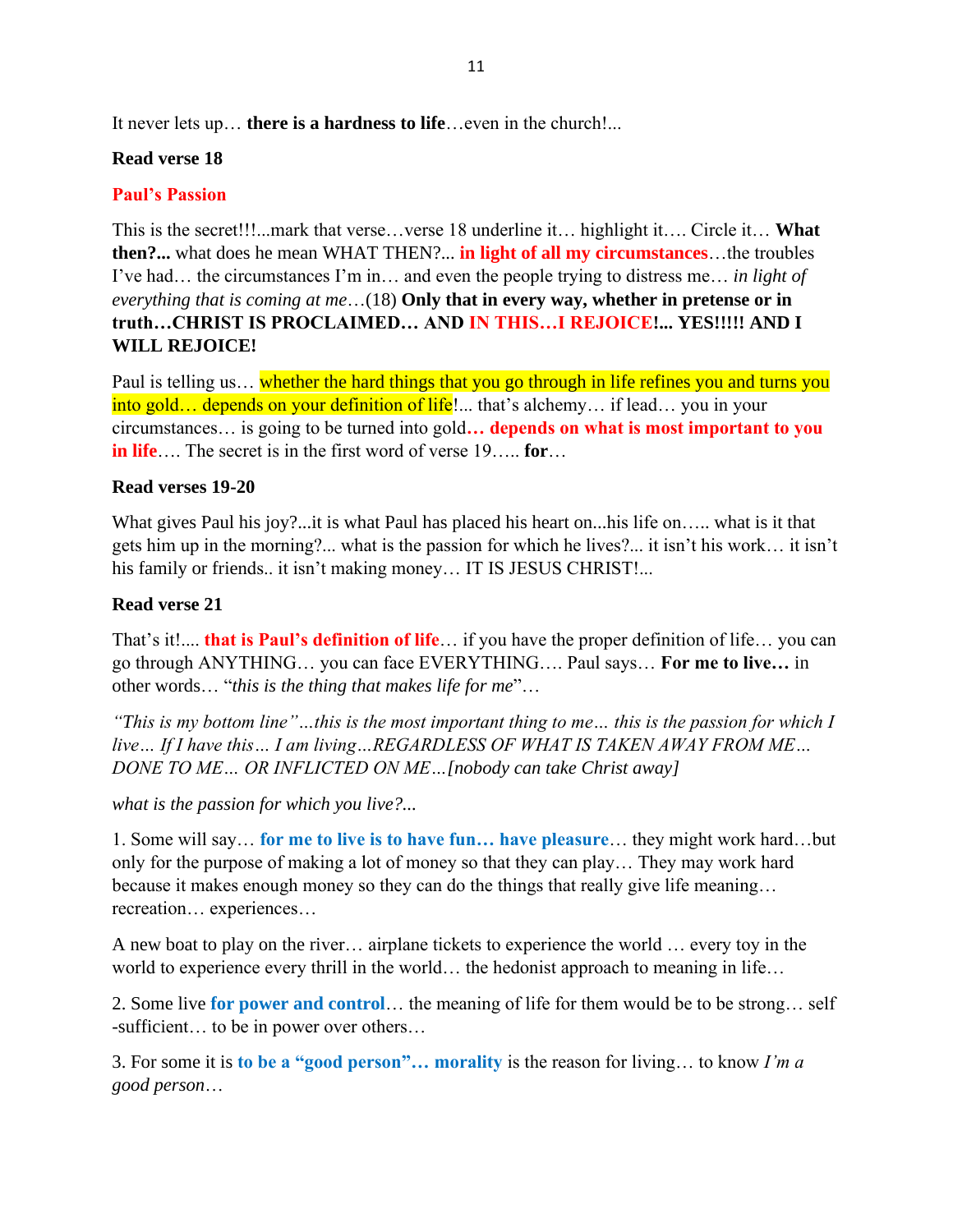[If you've ever read *Les Misérables*…great classic by Victor Hugo… you have Valjean… who was a condemned criminal for stealing for his family…his family was starving… Valjean seals a loaf of bread…goes to prison….

Then you have the… relentless police inspector Javert who is after Valjean…a true letter of the law legalist…after chasing Valjean for years… Javert eventually takes his own life… commits suicide… why?...

Javert couldn't stand the idea that Valjean in actuality was a better man than he was… He couldn't stand the idea that HE NEEDED FORGIVENESS himself… that he needs grace… to be seen as a good person…a right person…and to see himself as a good person was everything to him.]

4. Most have chosen **other things** to give life definition**… family… children… friends… career… spouse**…. FOR ME… TO LIVE IS TO HAVE THAT….to me… it is my children… I pour my life completely out for them… *my grandchildren*….

*For me it is my spouse*... I've given my entire adult life to my spouse... we do everything together…

The problem with all those?.... ALL OF THEM CAN BE STRIPPED AWAY FROM YOU!... **the bottom line of your life can be taken from you!...**IF YOUR JOY IS LINKED TO SOMETHING YOU COULD LOSE… YOU MAY LOSE IT ALL…

What is your bottom line?... is it something you can lose?...if you lose it...And don't jump on to another bottom line… you're done!... you utterly collapse!...Paul says **there is only one definition in life that stand up to anything and everything**… There is NOTHING in the world that can come at this and remove it from you…. It is the ONLY things that if you build your life on can withstand ANYTHING and EVERYTHING that is thrown at you….

Jesus Christ…

It is so very sad to see lives completely fall apart at the death of their children… or when their spouse leaves them… IF YOUR LIFE COLLAPSES WHEN YOUR LOVES COLLAPSE… IT MEANS YOUR LOVES WERE YOUR LIFE!.... and the problem with your life IS NOT your circumstances… it is your definition of life!

## **Read verse 21**

what does Paul say:

Live… die… since my life is defined being in Jesus Christ…. Nothing matters in the long run!...*I live… great… I die… great…. Either way I spend eternity with the basis for my life!... Jesus Christ…*